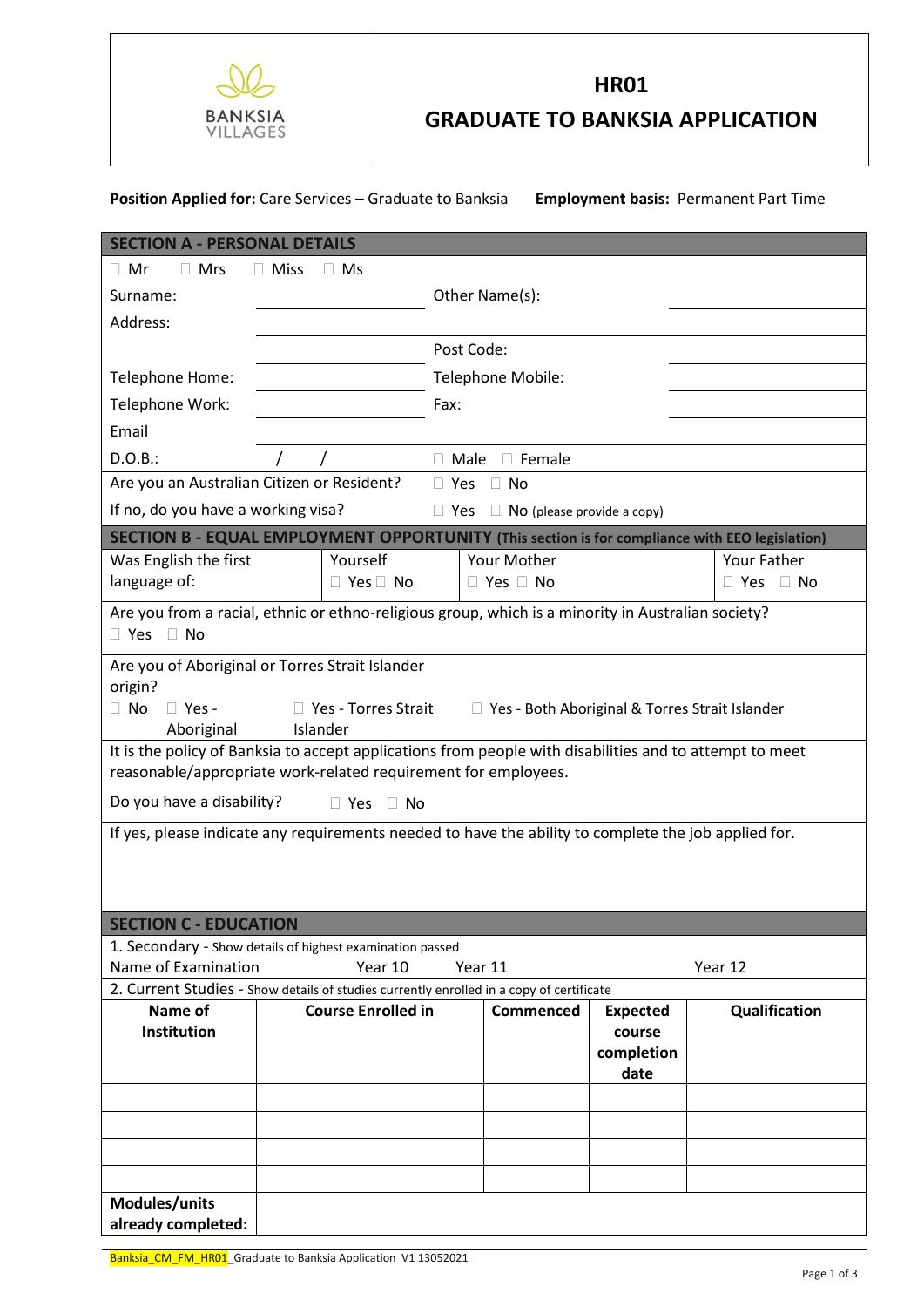| 3. Other Skills and Qualifications - You may include professional/technical qualifications, courses, fluency in languages,<br>office skills, etc. |                                                                           |                     |           |                                 |                                                                                                                                 |  |  |  |
|---------------------------------------------------------------------------------------------------------------------------------------------------|---------------------------------------------------------------------------|---------------------|-----------|---------------------------------|---------------------------------------------------------------------------------------------------------------------------------|--|--|--|
|                                                                                                                                                   |                                                                           |                     |           |                                 |                                                                                                                                 |  |  |  |
| <b>Current Professional</b>                                                                                                                       |                                                                           | Valid to:           |           |                                 |                                                                                                                                 |  |  |  |
| Registration:<br>(please attach copy of registration)                                                                                             |                                                                           |                     |           |                                 |                                                                                                                                 |  |  |  |
| Do you have a current Drivers                                                                                                                     | $\Box$ Yes                                                                | $\Box$ No           |           | If yes, which class? __________ |                                                                                                                                 |  |  |  |
| Licence?                                                                                                                                          |                                                                           |                     |           |                                 |                                                                                                                                 |  |  |  |
|                                                                                                                                                   |                                                                           | <b>Expiry Date:</b> |           | $\frac{1}{2}$                   |                                                                                                                                 |  |  |  |
| Do you have a current First Aid                                                                                                                   |                                                                           | $\Box$ Yes          | $\Box$ No |                                 | Expiry Date: $\frac{1}{\sqrt{1-\frac{1}{2}}}$                                                                                   |  |  |  |
| Certificate?                                                                                                                                      |                                                                           |                     |           |                                 |                                                                                                                                 |  |  |  |
|                                                                                                                                                   | <b>SECTION D - EMPLOYMENT HISTORY</b>                                     |                     |           |                                 | Please indicate where you have worked before. Please indicate all work experience in Australia and Overseas. Voluntary work can |  |  |  |
| also be included.                                                                                                                                 |                                                                           |                     |           |                                 |                                                                                                                                 |  |  |  |
| <b>Employer</b>                                                                                                                                   |                                                                           | <b>Dates</b>        |           |                                 | <b>Position Held</b>                                                                                                            |  |  |  |
| <b>Present Position</b>                                                                                                                           | From                                                                      |                     |           | To                              |                                                                                                                                 |  |  |  |
|                                                                                                                                                   |                                                                           |                     |           |                                 |                                                                                                                                 |  |  |  |
|                                                                                                                                                   |                                                                           |                     |           |                                 |                                                                                                                                 |  |  |  |
|                                                                                                                                                   |                                                                           |                     |           |                                 |                                                                                                                                 |  |  |  |
|                                                                                                                                                   |                                                                           |                     |           |                                 |                                                                                                                                 |  |  |  |
|                                                                                                                                                   |                                                                           |                     |           |                                 |                                                                                                                                 |  |  |  |
| <b>SECTION E - SPECIAL NEEDS</b>                                                                                                                  |                                                                           |                     |           |                                 |                                                                                                                                 |  |  |  |
| the facility.                                                                                                                                     |                                                                           |                     |           |                                 | If you have any special needs to enable you to attend for an interview, please list them below or contact                       |  |  |  |
|                                                                                                                                                   |                                                                           |                     |           |                                 |                                                                                                                                 |  |  |  |
| <b>SECTION F - REFERENCES</b>                                                                                                                     |                                                                           |                     |           |                                 |                                                                                                                                 |  |  |  |
| Name:                                                                                                                                             |                                                                           |                     | Title:    |                                 |                                                                                                                                 |  |  |  |
| Organisation:                                                                                                                                     |                                                                           |                     |           |                                 |                                                                                                                                 |  |  |  |
| Contact No:                                                                                                                                       |                                                                           |                     |           |                                 |                                                                                                                                 |  |  |  |
| Name:                                                                                                                                             |                                                                           |                     | Title:    |                                 |                                                                                                                                 |  |  |  |
| Organisation:                                                                                                                                     |                                                                           |                     |           |                                 |                                                                                                                                 |  |  |  |
| Contact No:                                                                                                                                       |                                                                           |                     |           |                                 |                                                                                                                                 |  |  |  |
|                                                                                                                                                   |                                                                           |                     |           |                                 |                                                                                                                                 |  |  |  |
| Name:                                                                                                                                             |                                                                           |                     | Title:    |                                 |                                                                                                                                 |  |  |  |
| Organisation:                                                                                                                                     |                                                                           |                     |           |                                 |                                                                                                                                 |  |  |  |
| Contact No:                                                                                                                                       |                                                                           |                     |           |                                 |                                                                                                                                 |  |  |  |
|                                                                                                                                                   | <b>SECTION G - INTEREST IN AGED CARE</b>                                  |                     |           |                                 |                                                                                                                                 |  |  |  |
|                                                                                                                                                   | Please provide a brief statement about why you want to work in aged care. |                     |           |                                 |                                                                                                                                 |  |  |  |
|                                                                                                                                                   |                                                                           |                     |           |                                 |                                                                                                                                 |  |  |  |
|                                                                                                                                                   |                                                                           |                     |           |                                 |                                                                                                                                 |  |  |  |
|                                                                                                                                                   |                                                                           |                     |           |                                 |                                                                                                                                 |  |  |  |
|                                                                                                                                                   |                                                                           |                     |           |                                 |                                                                                                                                 |  |  |  |